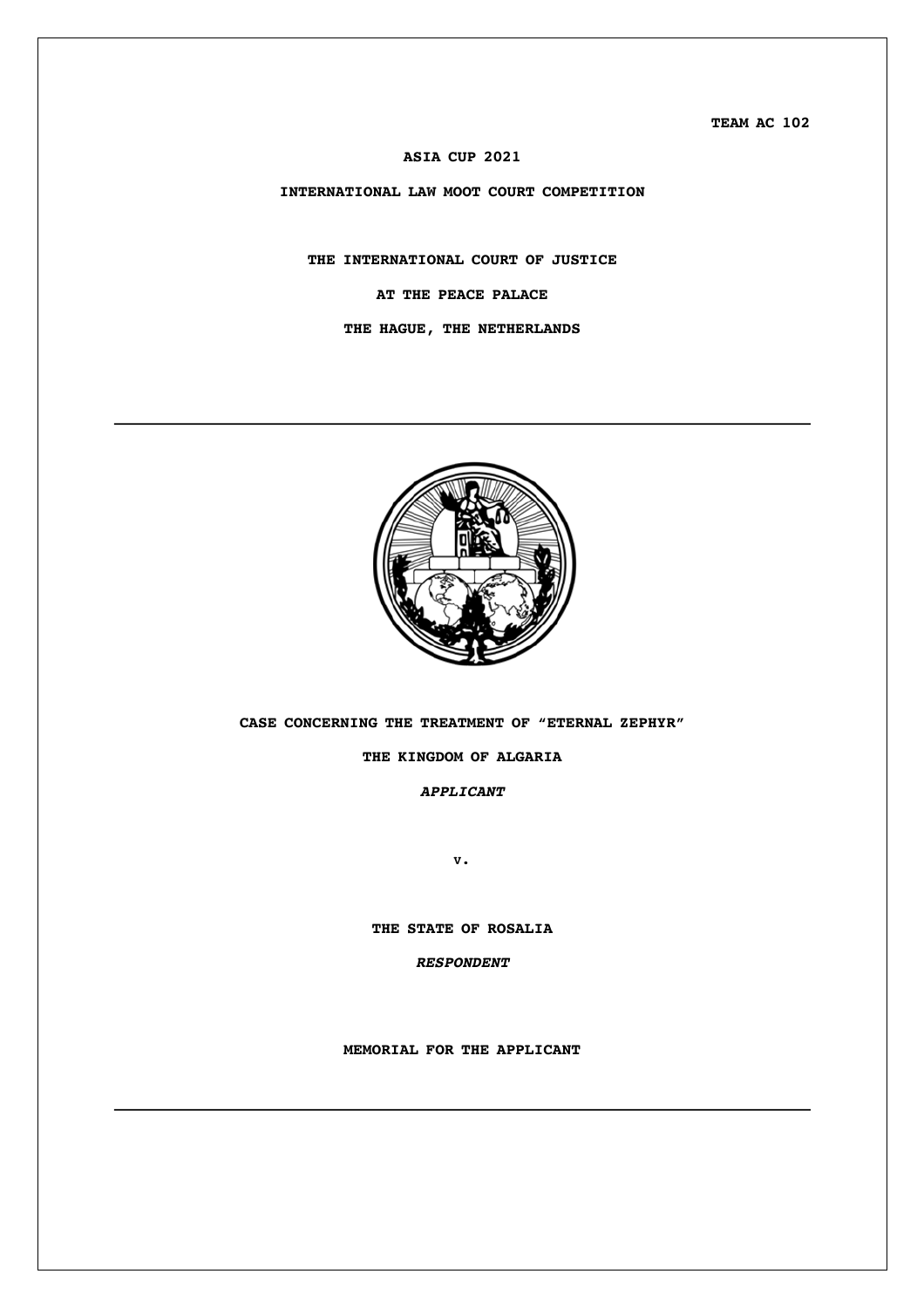### **TABLE OF CONTENTS**

| Ι.  |                                                                  |       | ALGARIA IS ENTITLED TO INVOKE THE 1945 TREATY IN RELATION TO THE    |
|-----|------------------------------------------------------------------|-------|---------------------------------------------------------------------|
|     |                                                                  |       |                                                                     |
|     | Α.                                                               |       | ALGARIA IS ENTITLED TO EXERCISE DIPLOMATIC PROTECTION OVER          |
|     |                                                                  |       |                                                                     |
|     |                                                                  | $1$ . | Algaria has a right to exercise diplomatic protection over          |
|     |                                                                  |       | Microcosmos and Earth Wind as Eternal Wind's shareholders  1        |
|     |                                                                  |       | Algaria can exercise diplomatic protection because<br>а.            |
|     |                                                                  |       | Eternal Wind's incorporation under Rosalia's law is a               |
|     |                                                                  |       | prerequisite for doing business 1                                   |
|     |                                                                  |       | Algaria's diplomatic protection does not cause any<br>b.            |
|     |                                                                  |       |                                                                     |
|     |                                                                  | 2.    | Eternal Wind has exhausted all local remedies prior to              |
|     |                                                                  |       |                                                                     |
|     | в.                                                               |       | THIS COURT HAS JURISDICTION OVER THE PRESENT DISPUTE  3             |
|     |                                                                  | 1.    | This Court has jurisdiction over this dispute pursuant to           |
|     |                                                                  |       | the compromissory clause under Article XI of the 1945               |
|     |                                                                  |       |                                                                     |
|     |                                                                  | 2.    | Algaria's claim falls within the scope of the 1945 Treaty           |
|     |                                                                  |       | as the Zephyr is located in Rosalia's territory  3                  |
| II. |                                                                  |       | ROSALIA'S SUSPENSION OF THE ZEPHYR IS INTERNATIONALLY WRONGFUL AND, |
|     | THUS, ROSALIA SHALL ALLOW THE ZEPHYR TO RESUME OPERATION AND PAY |       |                                                                     |
|     |                                                                  |       |                                                                     |
|     | Α.                                                               |       | ROSALIA'S SUSPENSION OF THE ZEPHYR IS INTERNATIONALLY WRONGFUL 4    |
|     |                                                                  | 1.    | Rosalia has violated the fair and just treatment standard           |
|     |                                                                  |       | under Article III(2) of the 1945 Treaty  4                          |

ii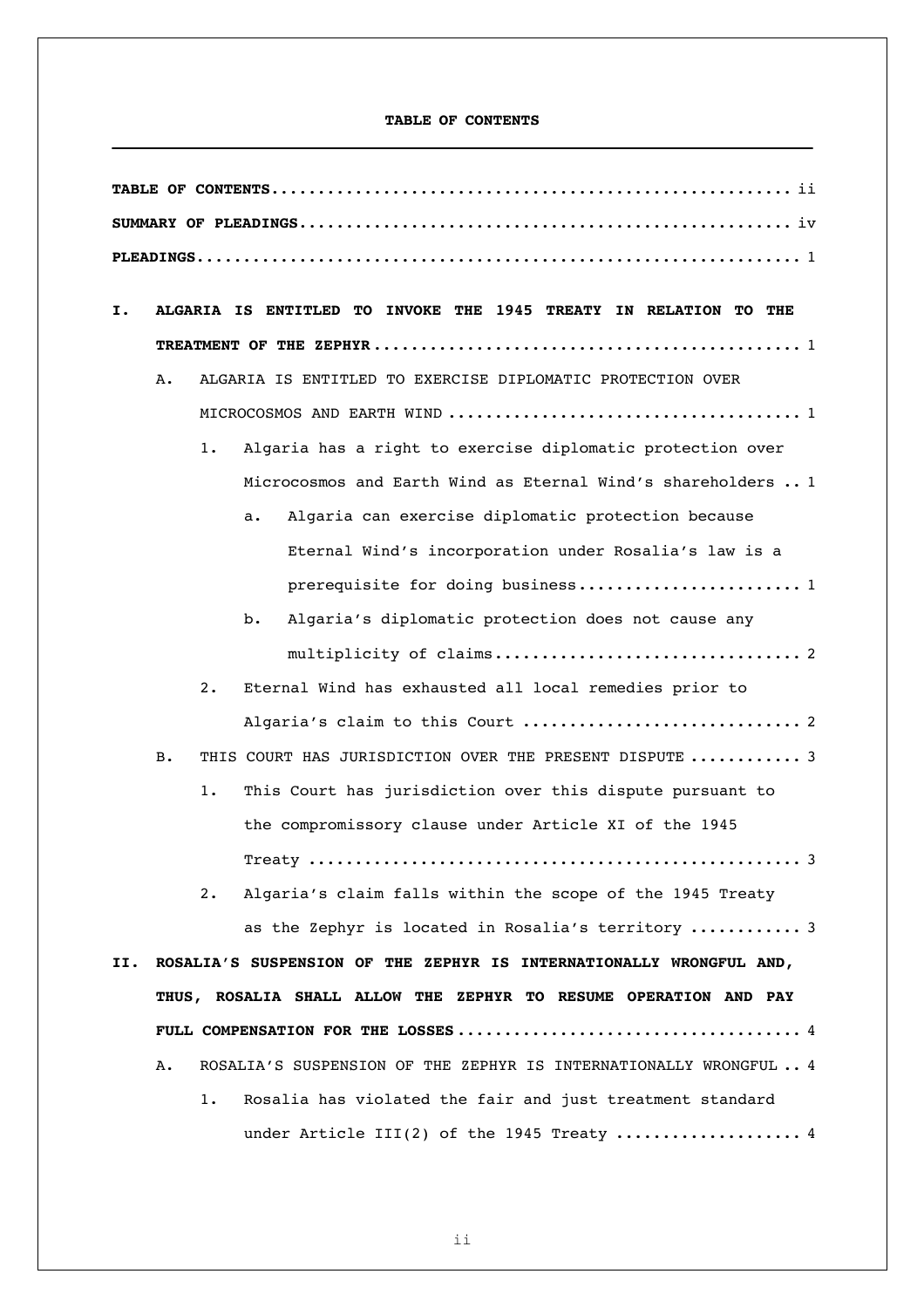|    | Rosalia has violated Microcosmos' and Earth Wind's<br>а.                 |  |
|----|--------------------------------------------------------------------------|--|
|    |                                                                          |  |
|    | The suspension of the Zephyr was not done with<br>$b$ .                  |  |
|    |                                                                          |  |
|    | There was no transparency from Rosalia in the Zephyr's<br>$\mathbf{c}$ . |  |
|    |                                                                          |  |
| 2. | The suspension of the Zephyr is an unlawful indirect                     |  |
|    | expropriation under Article III(2) of the 1945 Treaty  7                 |  |
|    | The suspension of the Zephyr is an indirect<br>а.                        |  |
|    |                                                                          |  |
|    | Rosalia's indirect expropriation violated Article<br>b.                  |  |
|    |                                                                          |  |
|    | i. Rosalia's alleged 'public purpose' was neither                        |  |
|    | genuine nor provided with substantial basis 8                            |  |
|    | ii. The Zephyr's suspension was disproportionate to                      |  |
|    | Rosalia's alleged 'public purpose'  8                                    |  |
| в. | ROSALIA MUST PROVIDE FULL REPARATION FOR MICROCOSMOS' AND EARTH          |  |
|    |                                                                          |  |
| 1. | Rosalia must allow the Zephyr to resume operation  9                     |  |
| 2. | Rosalia must compensate Microcosmos' and Earth Wind's                    |  |
|    |                                                                          |  |
| 3. | Even if this Court finds that Rosalia's 'public purpose'                 |  |
|    | was legitimate, Rosalia must still compensate Microcosmos                |  |
|    |                                                                          |  |
|    |                                                                          |  |
|    |                                                                          |  |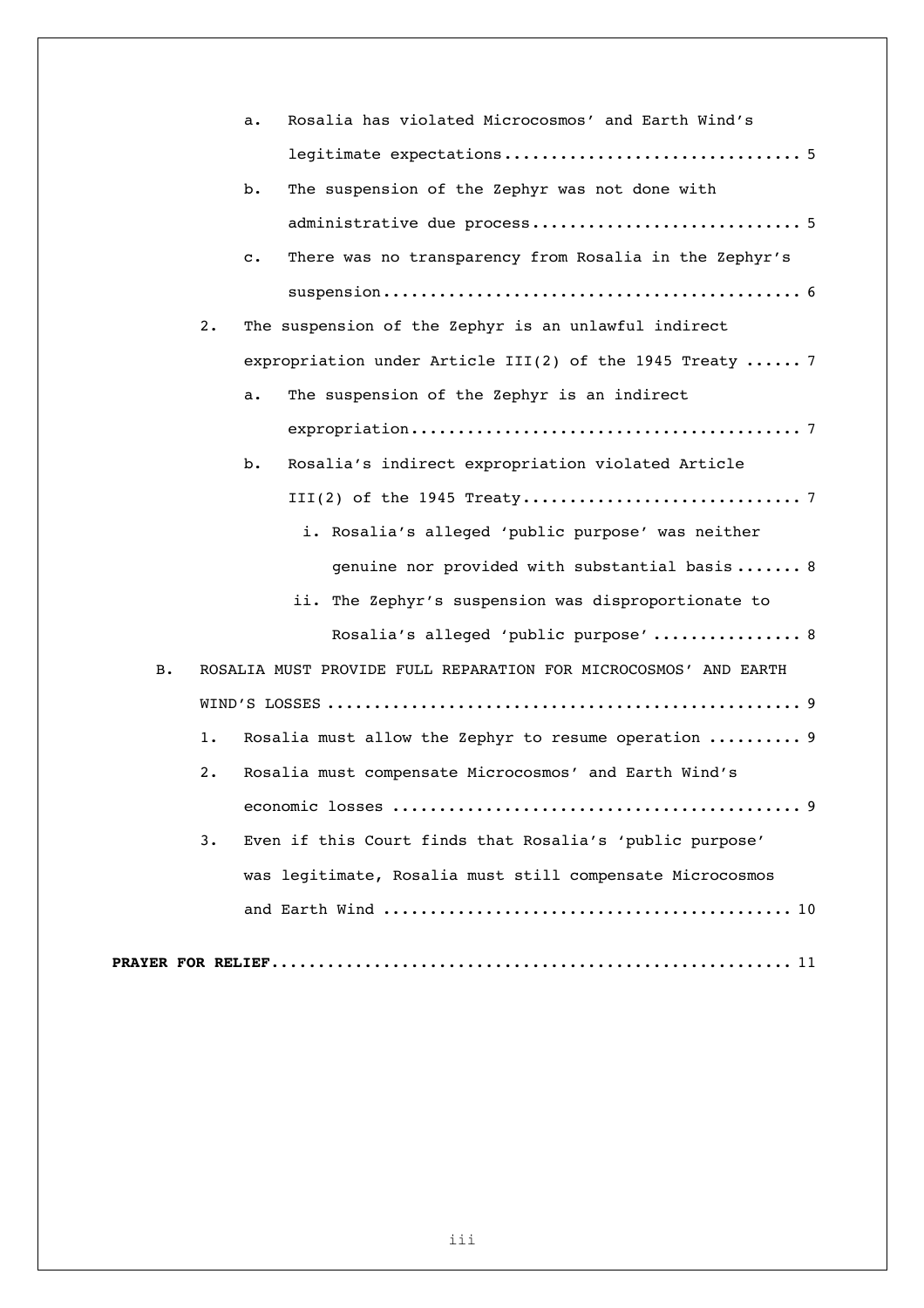# **I. Algaria is entitled to invoke the Treaty on Basic Relations and Friendship ("1945 Treaty") in relation to the treatment of the Eternal Zephyr ("Zephyr")**

Algaria may file an application to this Court on behalf of Microcosmos Industry Ltd. ("Microcosmos") and Earth Wind & Solar Company ("Earth Wind") as it has fulfilled the exceptional requirements for States to exercise diplomatic protection in the context of shareholders. *First*, Eternal Wind's incorporation under Rosalia's law is a prerequisite to apply for Long-Term Occupation Permissions ("LTOP"). Moreover, such diplomatic protection does not cause any multiplicity of claims. *Second*, Eternal Wind Inc. ("Eternal Wind") has exhausted all local remedies prior to Algaria's claim to this Court.

Furthermore, this Court has jurisdiction over the present dispute. *First*, the 1945 Treaty contains a compromissory clause accepting this Court's jurisdiction pursuant to Article 36(1) of the ICJ Statute. *Second*, Algaria's claim concerning the Zephyr falls within the scope of the 1945 Treaty as the interpretation of the term 'territory' also includes Rosalia's Exclusive Economic Zone ("EEZ"). Therefore, Algaria is entitled to invoke the 1945 Treaty in relation to the treatment of the Zephyr.

**II. Rosalia's suspension of the Zephyr is internationally wrongful and, thus, Rosalia shall allow the Zephyr to resume operation and pay full** 

### **compensation for the losses**

Rosalia's suspension of the Zephyr is internationally wrongful because it violated Article III(2) of the 1945 Treaty. *First*, Rosalia has violated the fair and equitable treatment standard as they frustrated Microcosmos' and Earth Wind's legitimate expectations of a stable and consistent investment. These legitimate expectations arose out of Rosalia's guarantees of an environmentally and legally eligible area. *Second,* the suspension of the Zephyr was not done with due process of law as there was neither prior notification of the suspension nor a reasonable advance notice to the

iv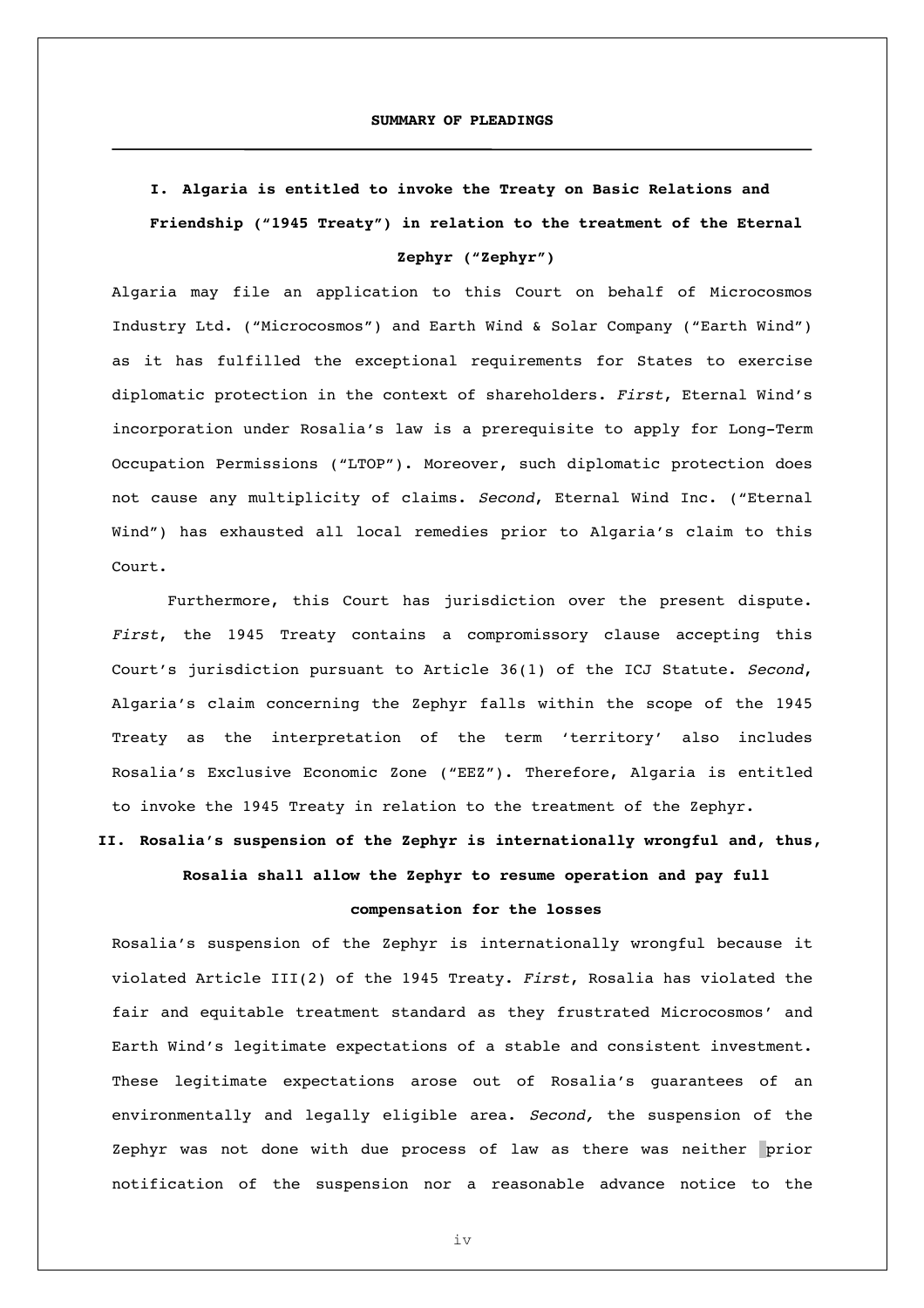investors. Rosalia failed their obligation to notify and consult with Microcosmos and Earth Wind of the decision to suspend the Zephyr. *Third*, there was no transparency from Rosalia regarding the suspension of the Zephyr because they did not provide any reasonable explanation behind the Zephyr's suspension. Instead, Rosalia confused the investors by the abrupt suspension as the Zephyr's operation is consistent with the result of the Environmental Impact Assessment ("EIA") and the Agency for the Selection of Area's ("ASA") report.

Furthermore, the suspension of the Zephyr is an unlawful indirect expropriation. *First*, the recovery of the Loons' population was not Rosalia's genuine interest and Rosalia has failed to provide any convincing facts to that effect. *Second*, the suspension of the Zephyr was disproportionate to Rosalia's alleged 'public purpose' because the Zephyr did not create any risk to Rosalia's ecological balance. Thus, Rosalia's suspension of the Zephyr was without any 'public purpose' and has violated Article III(2) of the 1945 Treaty.

Accordingly, Rosalia must allow the Zephyr to resume operation because the suspension of the Zephyr is an unlawful administrative measure that violates international law. Rosalia must also compensate Microcosmos' and Earth Wind's economic losses to ensure full reparation because restitution alone is not enough to cover the economic losses suffered. This is regardless of Rosalia's purported 'public purpose'.

v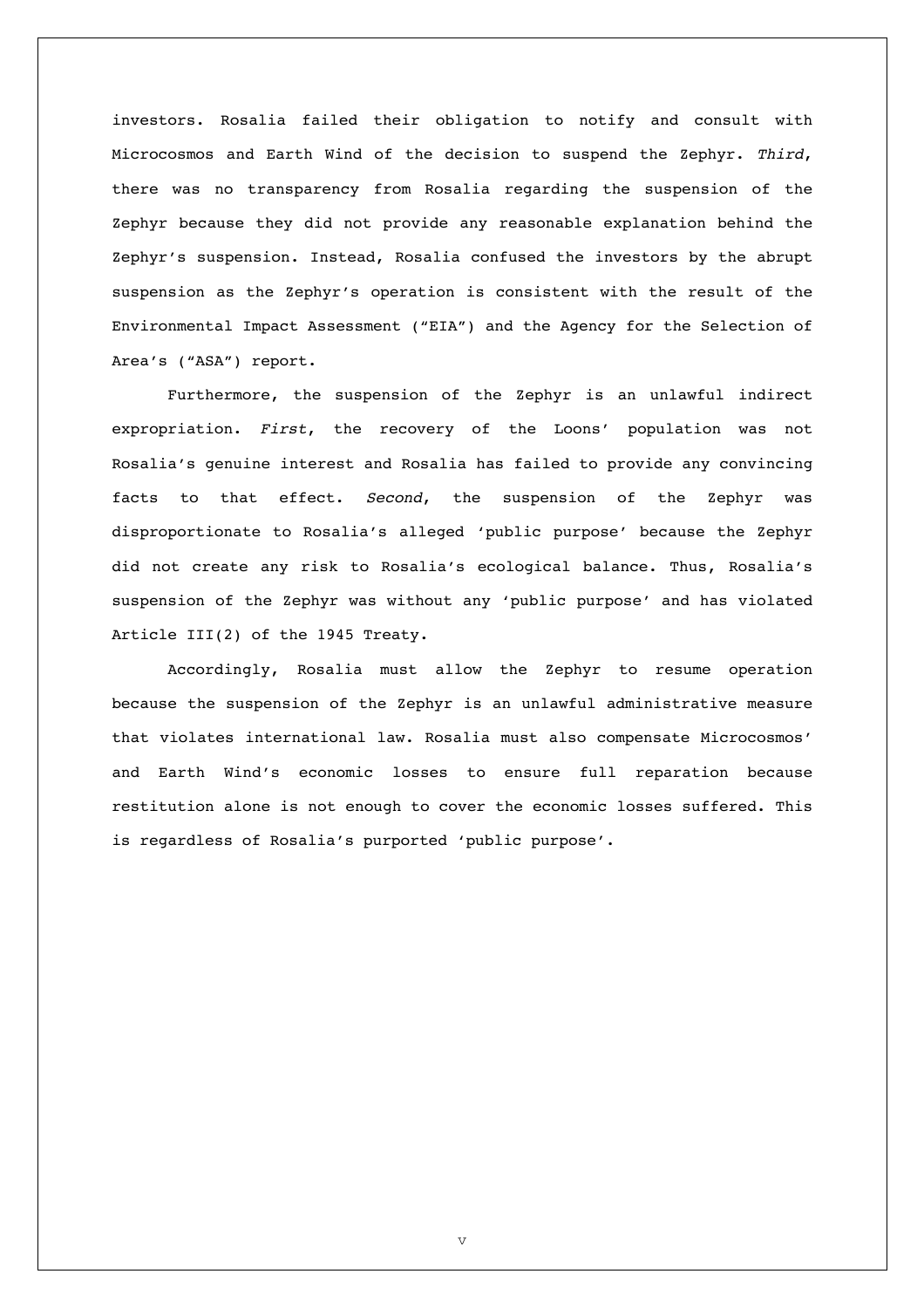#### **PLEADINGS**

### **I. ALGARIA IS ENTITLED TO INVOKE THE 1945 TREATY IN RELATION TO THE TREATMENT OF THE ZEPHYR**

### **A. ALGARIA IS ENTITLED TO EXERCISE DIPLOMATIC PROTECTION OVER MICROCOSMOS AND EARTH WIND**

Diplomatic protection is a State's invocation of another State's responsibility for injuries caused to the former's nationals by an internationally wrongful act.  $1$  In this Case, Algaria may exercise diplomatic protection over Microcosmos and Earth Wind, since: *(1)* Algaria has a right to exercise diplomatic protection over Microcosmos and Earth Wind as Eternal Wind's shareholders; and *(2)* Eternal Wind has exhausted all local remedies.

## **1. Algaria has a right to exercise diplomatic protection over Microcosmos and Earth Wind as Eternal Wind's shareholders**

In general, a corporation is protected by the corporation's State of nationality. <sup>2</sup> However, shareholders' States of nationality can only exercise diplomatic protection under few exceptional circumstances. <sup>3</sup> In this Case, Algaria may exercise diplomatic protection over Eternal Wind's shareholders because: *(a)* Eternal Wind's incorporation under Rosalia's law is a prerequisite for doing business; and *(b)* there is no multiplicity of claims.

# **a.** *Algaria can exercise diplomatic protection because Eternal Wind's incorporation under Rosalia's law is a prerequisite for doing business*

One of the exceptional circumstances to exercise diplomatic protection over shareholders is when a company's incorporation in the State

<sup>&</sup>lt;sup>1</sup> International Law Commission, 'Draft Articles on Diplomatic Protection with commentaries' (2006) UN Doc A/61/10 ("Draft Articles on Diplomatic Protection") Art. 1.

<sup>2</sup> John Dugard, *Diplomatic Protection* (Oxford Public International Law 2009) ¶35.

<sup>3</sup> *Ibid.*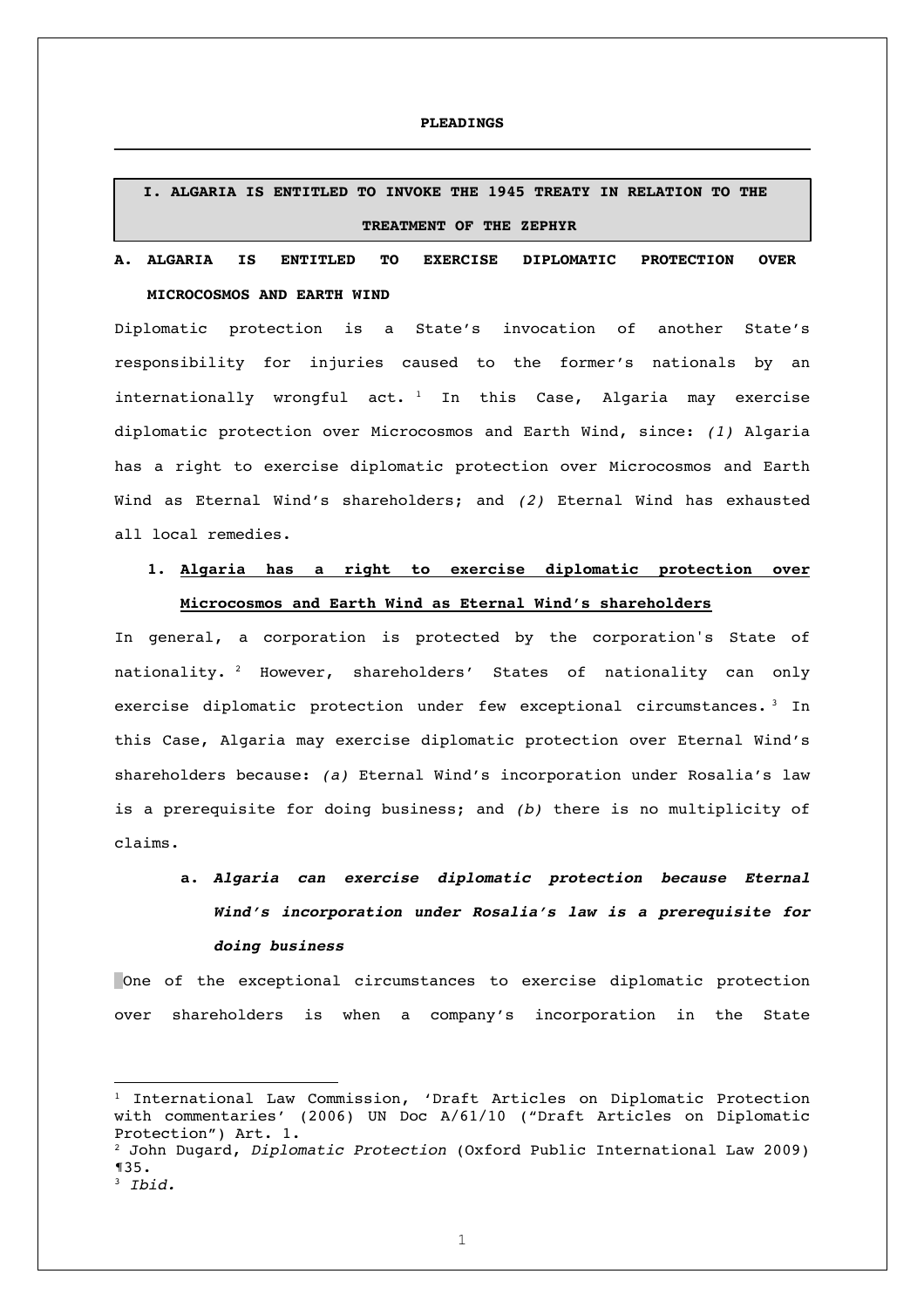responsible for the injury is a precondition for doing business there.<sup>4</sup> In this Case, Eternal Wind's incorporation under Rosalia's law is a prerequisite to apply for a LTOP. <sup>5</sup> Moreover, Rosalia is internationally responsible for the injuries suffered by Microcosmos and Earth Wind. <sup>6</sup> Therefore, Algaria has fulfilled the exceptional circumstance to exercise diplomatic protection over Eternal Wind's shareholders.

### **b.** *Algaria's diplomatic protection does not cause any multiplicity of claims*

In *Barcelona Traction*, this Court held that, in principle, diplomatic protection over shareholders with various nationalities should not be allowed as it may cause a multiplicity of claims.<sup>7</sup> In contrast, Microcosmos, incorporated under Algarian law, 8 and Earth Wind, owned by the Algarian government,<sup>9</sup> are the only shareholders of Eternal Wind.<sup>10</sup> Thus, as there is no multiplicity of claims, Algaria may exercise diplomatic protection over Eternal Wind's shareholders.

## **2. Eternal Wind has exhausted all local remedies prior to Algaria's claim to this Court**

Customary international law,  $11$  as enshrined in Article 14(1) of the Draft Articles on Diplomatic Protection, governs that an injured party must exhaust all local remedies before making an international claim.<sup>12</sup> In this Case, Eternal Wind's lawsuit had reached the Rosalian Supreme Court to no avail. <sup>13</sup> Therefore, Algaria is entitled to file an application to this Court as Eternal Wind has exhausted all local remedies.

- <sup>6</sup> *See* below Section II(A).
- <sup>7</sup> *Barcelona Traction*, ¶96.

<sup>4</sup> *Ahmadou Sadio Diallo (Republic of Guinea/Democratic Republic of the Congo)* (Judgment) [2007] ICJ Rep 582, ¶93; *Barcelona Traction, Light and Power Company, Limited* (*Belgium/Spain*) (Judgment) [1970] ICJ Rep 4 ("*Barcelona Traction*") ¶92; Draft Articles on Diplomatic Protection, Art. 11(b).<br> $5$  Agreed Facts, ¶9

<sup>8</sup> Agreed Facts, ¶13.

<sup>9</sup> *Ibid*, ¶14.

<sup>10</sup> *Ibid*.

<sup>11</sup> *Elettronica Sicula Case (United States of America/Italy)* (Judgment) [1989] ICJ Rep 15, ¶50.

<sup>&</sup>lt;sup>12</sup> Draft Articles on Diplomatic Protection, Art. 14(1).

<sup>&</sup>lt;sup>13</sup> Agreed Facts, ¶24.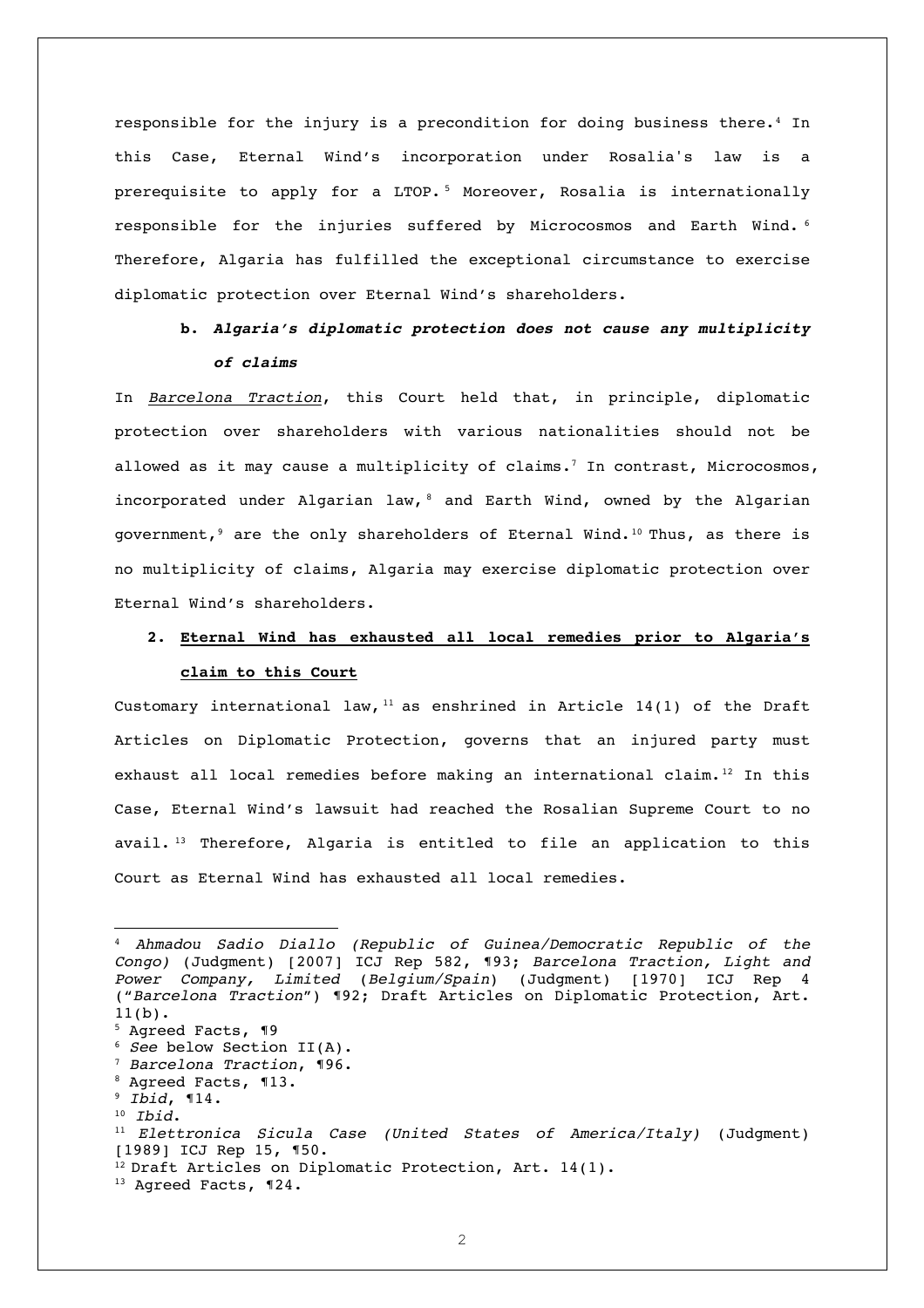#### **B. THIS COURT HAS JURISDICTION OVER THE PRESENT DISPUTE**

## **1. This Court has jurisdiction over this dispute pursuant to the compromissory clause under Article XI of the 1945 Treaty**

Pursuant to Article 36(1) of the ICJ Statute, this Court has jurisdiction over cases referred to it through compromissory clauses in applicable treaties.14 In this Case, both parties have appointed the ICJ to adjudicate on disputes concerning the interpretation and application of the 1945 treaty.15 Therefore, this Court has jurisdiction over the present dispute.

## **2. Algaria's claim falls within the scope of the 1945 Treaty as the**

### **Zephyr is located in Rosalia's territory**

Rosalia claimed that offshore facilities are not protected by the 1945 Treaty as it is not located within their territory. <sup>16</sup> However, the interpretation of certain terms in treaties must accommodate developments in international law. <sup>17</sup> In *Navigational and Related Rights*, this Court concluded that the intention to adopt an evolving term can be presumed when a treaty uses a generic term.<sup>18</sup> With an evolutionary interpretation, the term 'territory' in treaties today can be equated with a State's exercise of jurisdiction.<sup>19</sup>

Here, Article III(1) of the 1945 Treaty adopts a generic term<sup>20</sup> as it does not restrict the term 'territory' only to land territory.  $21$ Consequently, interpretation of the term 'territory' must consider the evolution of the law of the sea, which regulates that coastal States have

<sup>&</sup>lt;sup>14</sup> Statute of the International Court of Justice (adopted 26 June 1945, entered into force 24 October 1945) 1 UNTS XVI, Art. 36(1).

<sup>&</sup>lt;sup>15</sup> Treaty on Basic Relations and Friendship between the Kingdom of Algaria and the Kingdom of Rosalia (signed 31 October 1945, entered into force 23 December 1945) ("1945 Treaty") Art. XI.

<sup>16</sup> Agreed Facts, ¶26.

<sup>17</sup> *Aegean Sea Continental Shelf Case (Greece/Turkey)* (Judgment) [1978] ICJ Rep 3, ¶77.

<sup>18</sup> *Dispute Regarding Navigational and Related Rights (Costa Rica/Nicaragua)* (Judgment) [2009] ICJ Rep 213 ("*Navigational and Related Rights*") ¶66. <sup>19</sup> Ian Brownlie, *Principles of Public International Law* (7th edn, Oxford

University Press 2008) pg. 112.

<sup>20</sup> *Navigational and Related Rights*, ¶¶64, 66.

 $21$  1945 Treaty, Art. III(1).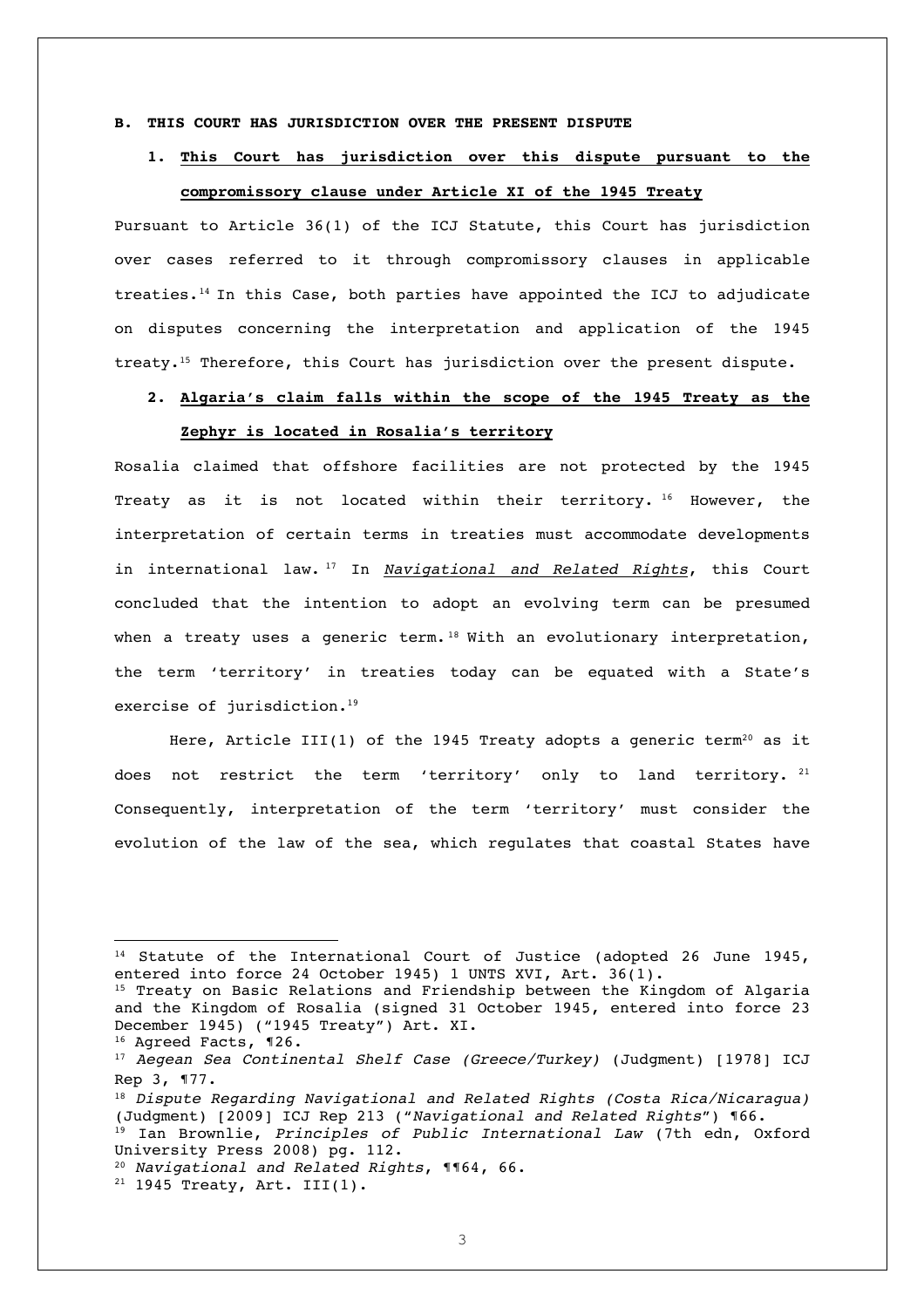sovereign rights and jurisdiction in their EEZ.  $22$  Thus, Algaria's claim concerning the Zephyr in Rosalia's EEZ<sup>23</sup> falls within the territorial scope of the 1945 Treaty.

# **II. ROSALIA'S SUSPENSION OF THE ZEPHYR IS INTERNATIONALLY WRONGFUL AND, THUS, ROSALIA SHALL ALLOW THE ZEPHYR TO RESUME OPERATION AND PAY FULL COMPENSATION FOR THE LOSSES**

**A. ROSALIA'S SUSPENSION OF THE ZEPHYR IS INTERNATIONALLY WRONGFUL**

Microcosmos and Earth Wind are the shareholders of Eternal Wind<sup>24</sup> and, thus, are investors in Rosalia's territory. Rosalia's suspension of the Zephyr is a breach of international law as it is: *(1)* a violation of the fair and just treatment standard and *(2)* an unlawful indirect expropriation.

## **1. Rosalia has violated the fair and just treatment standard under Article III(2) of the 1945 Treaty**

Rosalia must treat Microcosmos and Earth Wind in a fair and just manner,  $2^5$ or known as the fair and equitable treatment ("FET") standard in international investment law.<sup>26</sup> This standard, in line with the good faith principle,<sup>27</sup> (a) protects investors' legitimate expectations;<sup>28</sup> (b) ensures due process of law;<sup>29</sup> and *(c)* ensures transparency from the host State.<sup>30</sup>

**a.** *Rosalia has violated Microcosmos' and Earth Wind's legitimate expectations* 

<sup>&</sup>lt;sup>22</sup> United Nations Convention on the Law of the Sea (adopted 10 December 1982, entered into force 16 November 1994) 1833 UNTS 397, Art. 56(1). <sup>23</sup> Agreed Facts, ¶11.

<sup>24</sup> *Ibid*, ¶14.

 $25$  1945 Treaty, Art. III(2).

<sup>26</sup> *Oil Platforms (Islamic Republic of Iran/United States of America)*  (Judgment) (Separate Opinion of Judge Higgins) [1996] ICJ Rep 847, ¶39. <sup>27</sup> *Sempra Energy International v. The Argentine Republic* (Award) [2007] ICSID Case No. ARB/02/16, ¶¶290-291, 297-298.

<sup>28</sup> *International Thunderbird Gaming Corp. v. The United Mexican States* (Award) [2006] UNCITRAL, ¶147; *Saluka Investments BV v. Czech Republic* (Partial Award) [2006] UNCITRAL, ¶¶301-302, 309.

<sup>29</sup> *ADC Affiliate Ltd. and ADC & ADMC Management Ltd. v. The Republic of Hungary* (Award) [2006] ICSID Case No. ARB/03/16 ("*ADC v. Hungary*") ¶¶435, 445; *Middle East Cement Shipping and Handling Co. S.A. v. Arab Republic of Egypt* (Award) [2002] ICSID Case No. ARB/99/6 ("*Middle East Cement v. Egypt*") ¶143.

<sup>30</sup> *Emilio Agustín Maffezini v. The Kingdom of Spain* (Award) [2000] ICSID Case No. ARB/97/7 ("*Maffezini v. Spain*") ¶83; *Metalclad Corporation v. The United Mexican States* (Award) [2000] ICSID Case No. ARB(AF)/97/1 ("*Metalclad v. Mexico*") ¶¶76, 99-100.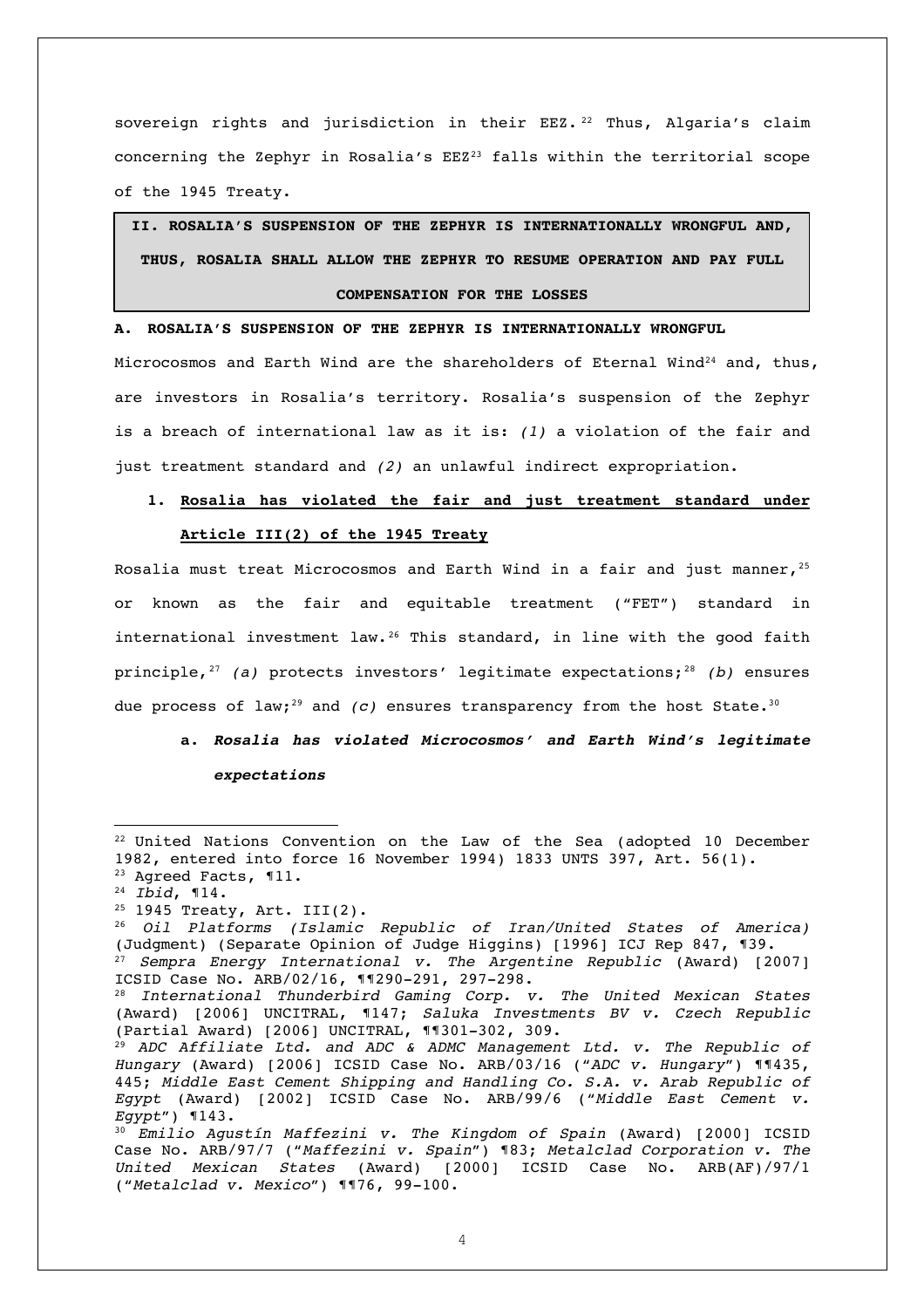States cannot arbitrarily revoke any permits unexpected by foreign investors <sup>31</sup> as the FET standard prohibits unreasonable impairment of investors' fair and legitimate expectations. <sup>32</sup> In *Tecmed v. Mexico,* the tribunal held that the FET standard is violated when a host State frustrates an investor's legitimate expectations <sup>33</sup> of consistency and stability in their investments.<sup>34</sup>

In this Case, the Zephyr's suspension is unreasonable as it stems from unreliable public pressure. <sup>35</sup> Moreover, the suspension frustrates Microcosmos' and Earth Wind's expectations as it is inconsistent with Rosalia's continuous guarantees of an eligible area, claimed to be safe for the Loons,  $36$  and legal stability to the investors.  $37$  Rosalia themselves had reviewed the Zephyr's LTOP and allowed their operation. 38 Further, Microcosmos, specifically urged by Rosalia, <sup>39</sup> and Earth Wind are sole contributors<sup>40</sup> to help Rosalia reduce GHG emissions and purchase renewable energies. <sup>41</sup> These conditions have created legitimate expectations of a stable and consistent investment from the investors. Therefore, by suspending the Zephyr, Rosalia has frustrated these legitimate expectations.

# **b.** *The suspension of the Zephyr was not done with administrative*

#### *due process*

Administrative due process requires host States to give reasonable advance notices <sup>42</sup> or warnings <sup>43</sup> of the suspension to the investors. In *Amco v. Indonesia*, the tribunal found that Indonesia's revocation of the

<sup>31</sup> *Técnicas Medioambientales Tecmed, S.A. v. The United Mexican States* (Award) [2003] ICSID Case No. ARB(AF)/00/2 ("*Tecmed v. Mexico*") ¶154. <sup>32</sup> *Oil Platforms (Islamic Republic of Iran/United States of America)*  (Judgment) [1996] ICJ Rep 803, ¶36. <sup>33</sup> *Tecmed v. Mexico*, ¶173. <sup>34</sup> *Ibid*, ¶154. <sup>35</sup> Agreed Facts, ¶¶19-21, 23. <sup>36</sup> *Ibid*, ¶¶11-12. <sup>37</sup> *Ibid*, ¶¶12-13. <sup>38</sup> *Ibid*, ¶16. <sup>39</sup> *Ibid*, ¶13. <sup>40</sup> *Ibid*, ¶16. <sup>41</sup> *Ibid*, ¶¶8, 14. <sup>42</sup> *ADC v. Hungary*, ¶435; *Middle East Cement v. Egypt*, ¶143. <sup>43</sup> *Amco Asia Corporation and others v. Republic of Indonesia* (First Award) [1984] ICSID Case No. ARB/81/1, ¶198*.*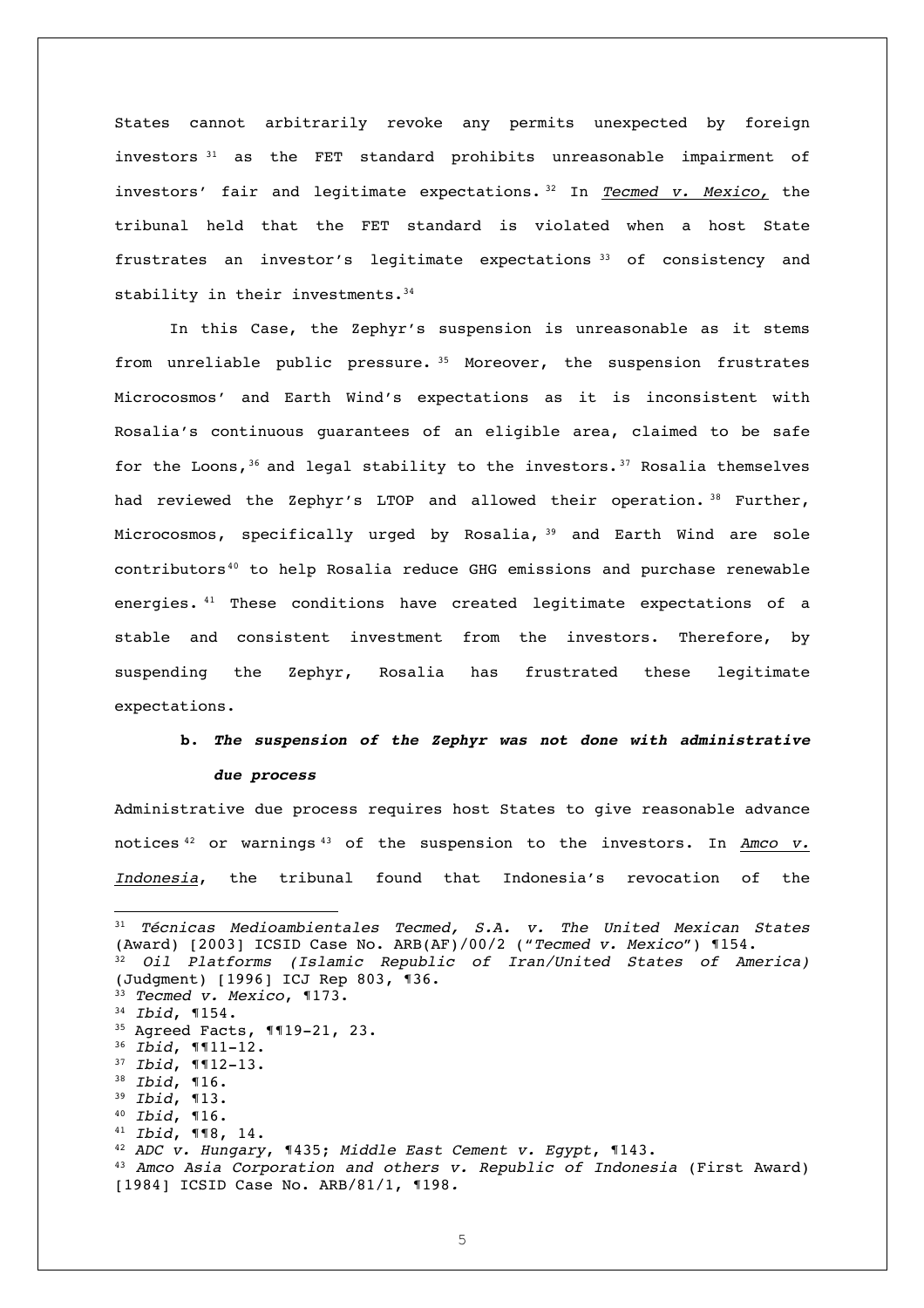investor's operation license was unlawful<sup>44</sup> because no prior warnings were given to the investor <sup>45</sup> and the revocation was considered in only three days.46 This duty to notify would be overridden only if there is a legal violation by the investors.<sup>47</sup> In contrast, the Zephyr has not committed any violation in this Case. The Zephyr's operation was always consistent with Rosalia's requirements <sup>48</sup> and ASA's scientific report. <sup>49</sup> Despite this, Rosalia abruptly suspended the Zephyr after only five days of considerations without consulting the investors.50 Moreover, Rosalia failed to notify the investors of the actual decision to suspend the Zephyr.  $51$ Thus, the Zephyr's suspension was not done with administrative due process.

## **c.** *There was no transparency from Rosalia in the Zephyr's suspension*

The transparency standard obligates States to provide sufficient evidence, facts, and correct reasons<sup>52</sup> for investors to proceed with the confident belief that their actions are lawful.<sup>53</sup> In this Case, Rosalia relied merely on unclear and unverified photos on social media.54 Rosalia did not provide any evidence that the Zephyr decreased the Loons' population, especially considering the Zephyr's comprehensive monitoring and precautionary measures. <sup>55</sup> Further, the investors believed that the Zephyr's site and operation were consistent with the approved EIA and the ASA's report. <sup>56</sup> This proves that there was no transparency regarding the Zephyr's suspension. In conclusion, Rosalia has violated the FET standard under Article III(2) of the 1945 Treaty.

 *Ibid*, ¶201. *Ibid*, ¶¶196-198. *Ibid*, ¶199. *Alex Genin, Eastern Credit Ltd., Inc. and AS Baltoil v. The Republic of Estonia* (Award) [2001] ICSID Case No. ARB/99/2 ¶¶364, 367, 371. Agreed Facts, ¶¶9, 14-15, 23. *Ibid*, ¶¶11-12. *Ibid*, ¶23. <sup>51</sup> *Ibid. Maffezini v. Spain*, ¶83; *Tecmed v. Mexico,* ¶¶123, 164; Roland Kläger, '*Fair and Equitable Treatment' in International Investment Law* (Cambridge University Press 2011) pg. 231. *Metalclad v. Mexico*, ¶76. Agreed Facts*,* ¶¶19-20. *Ibid,* ¶15. *Ibid,* ¶¶11-12, 16, 23.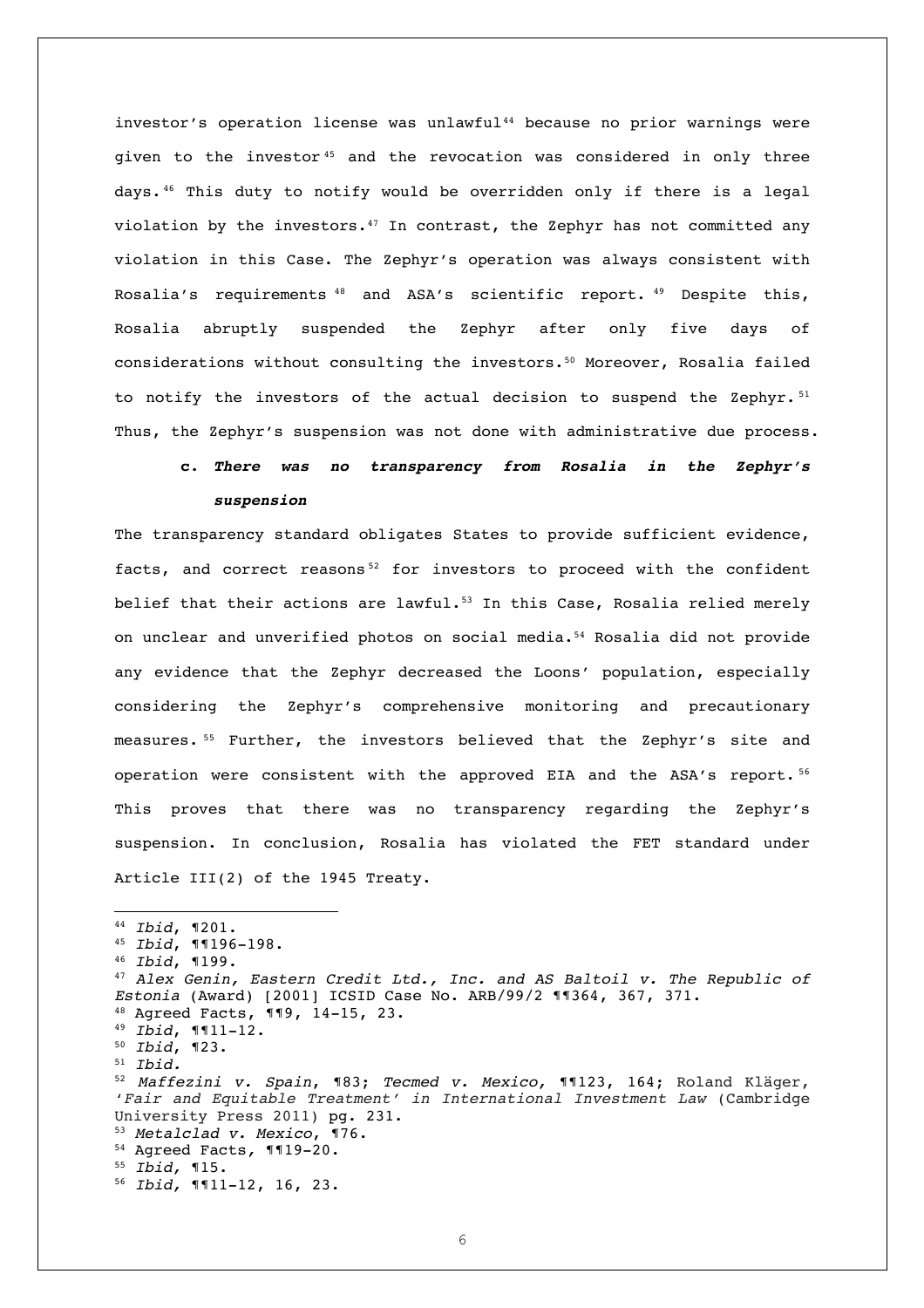## **2. The suspension of the Zephyr is an unlawful indirect expropriation under Article III(2) of the 1945 Treaty**

#### **a.** *The suspension of the Zephyr is an indirect expropriation*

Indirect expropriation is the taking of foreign investors' property without formal transfer or outright seizure. <sup>57</sup> It substantially deprives the investor's right to use<sup>58</sup> and its expected benefits<sup>59</sup> without any prospect of recovery. <sup>60</sup> Here, the Zephyr only operated for less than a year<sup>61</sup> despite the LTOP's 30 year-quarantee.<sup>62</sup> Further, Rosalia dismissed Eternal Wind's plea to reverse the suspension despite its effort to submit revised EIA reports. <sup>63</sup> Rosalia thus did not only substantially deprive Microcosmos' and Earth Wind's right to use, but also its expected benefits without any prospects to resume the operation of the Zephyr. Therefore, the suspension of the Zephyr is an indirect expropriation.

### **b.** *Rosalia's indirect expropriation violated Article III(2) of the 1945 Treaty*

Article III(2) of the 1945 Treaty prohibits expropriation without a legitimate 'public purpose', <sup>64</sup> understood as a State's consideration of what is useful for the public good.  $65$  In this Case, Rosalia's alleged 'public purpose' to recover the Loons' population was not legitimate since

<sup>64</sup> 1945 treaty, Art. III(2).

<sup>57</sup> *Metalclad v. Mexico,* ¶103; Surya P. Subedi, *International Investment Law Reconciling Policy and Principle* (Hart Publishing 2008) pg. 120.

<sup>58</sup> *LG&E Energy Corp., LG&E Capital Corp., and LG&E International, Inc. v. Argentine Republic* (Decision on Liability) [2006] ICSID Case No. ARB/02/1, ¶188; *Middle East Cement v. Egypt,* ¶107; *Wena Hotels Ltd. v. Arab Republic of Egypt* (Award) [2000] ICSID Case No. ARB/98/4*,* ¶99.

<sup>59</sup> *Metalclad v. Mexico*, ¶103; *Middle East Cement v. Egypt,* ¶107.

<sup>60</sup> *Thomas Earl Payne v. The Government of the Islamic Republic of Iran* (Award) [1986] IUSCT Case No. 335, ¶23; Louis B. Sohn and R. R. Baxter, 'Responsibility of States for Injuries to the Economic Interests of Aliens' (1961) 55(3) AJIL 548, Art. 10(3); United Nations Conference on Trade and Development, '*Expropriation'* (2012) UN Doc UNCTAD/DIAE/IA/2011/7 ("UNCTAD") pg. 70.

<sup>61</sup> Agreed Facts*,* ¶¶16, 23.

<sup>62</sup> *Ibid*, ¶9

<sup>63</sup> *Ibid,* ¶24.

<sup>65</sup> *James and Others v. United Kingdom* [1986] ECHR 8793/79 ("*James v. UK*") ¶46; UNCTAD, pg. 32.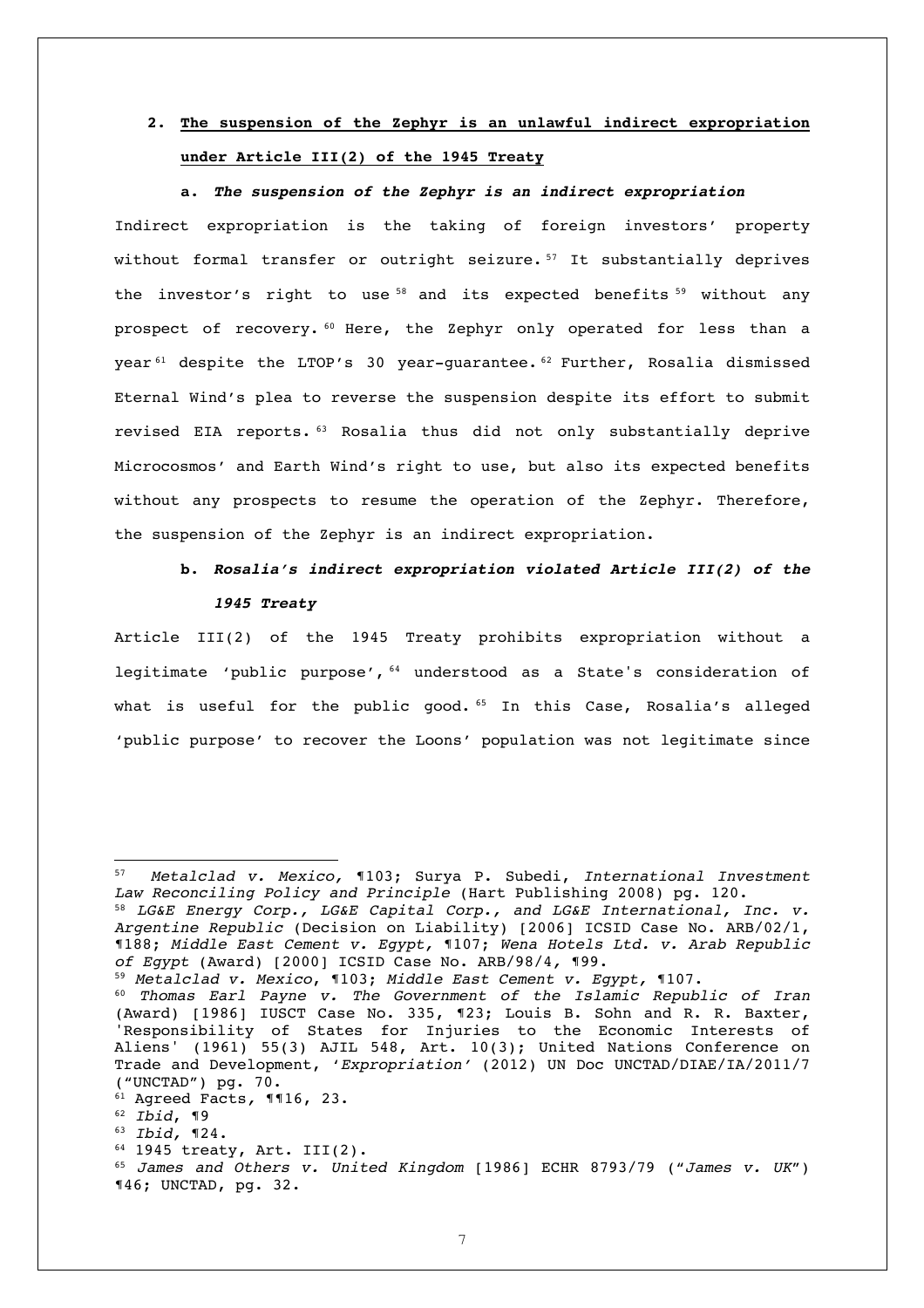it was neither: *(i)* genuine <sup>66</sup> with substantial basis; <sup>67</sup> nor *(ii)* proportionate.68

### *i. Rosalia's alleged 'public purpose' was neither genuine nor provided with substantial basis*

'Public purpose' must be genuine $^{69}$  and provided with a substantial basis<sup>70</sup> such as convincing facts or legal reasoning.<sup>71</sup> In this Case, the recovery of the Loons' population is not Rosalia's genuine interest as the suspension was purely due to public demand<sup>72</sup> which arose out of unreliable sources.<sup>73</sup> In contrast, the Zephyr's comprehensive system never detected any collision through its camera, alarms, or sensors.<sup>74</sup> Rosalia failed to provide convincing facts or legal reasoning to justify the Zephyr's suspension to its investors. Thus, the Zephyr's suspension was without a legitimate 'public purpose'.

## *ii. The Zephyr's suspension was disproportionate to Rosalia's alleged 'public purpose'*

In *Tecmed v. Mexico*, the tribunal found that Mexico's public purpose claim over environmental concerns was disproportionate, as Tecmed's property violation of the investment terms did not create any risk to Mexico's ecological balance.<sup>75</sup> Here, the Zephyr operated in Rosalia's chosen site, proven to be scientifically safe for the Loons,  $76$  and was consistent with the EIA.<sup>77</sup> Further, despite the Zephyr's four-year suspension, the Loons' population has never recovered. <sup>78</sup> Evidently, there was no environmental violation by the Zephyr that would disturb Rosalia's ecological balance. Thus, the Zephyr's suspension was disproportionate to Rosalia's alleged

<sup>66</sup> *ADC v. Hungary*, ¶432.

<sup>67</sup> *Ibid,* ¶430; *Metalclad v. Mexico*, ¶107; *Tecmed v. Mexico*, ¶144.

<sup>68</sup> *Azurix Corp. v. Argentine Republic* (Award) [2006] ICSID Case No. ARB/01/12, ¶311; *James v. UK*, ¶50; *Tecmed v. Mexico*, ¶149.

<sup>69</sup> *ADC v. Hungary*, ¶432.

<sup>70</sup> *Metalclad v. Mexico*, ¶107; *Tecmed v. Mexico*, ¶144.

<sup>71</sup> *ADC v. Hungary*, ¶430

<sup>72</sup> Agreed Facts, ¶¶21, 23. 73 *Ibid*, ¶¶19-20.

<sup>74</sup> *Ibid*, ¶¶19, 22.

<sup>75</sup> *Tecmed v. Mexico*, ¶¶149-151.

<sup>76</sup> Agreed Facts*,* ¶¶11-12.

<sup>77</sup> *Ibid,* ¶¶15-16, 23.

<sup>78</sup> *Ibid*, ¶¶17, 23.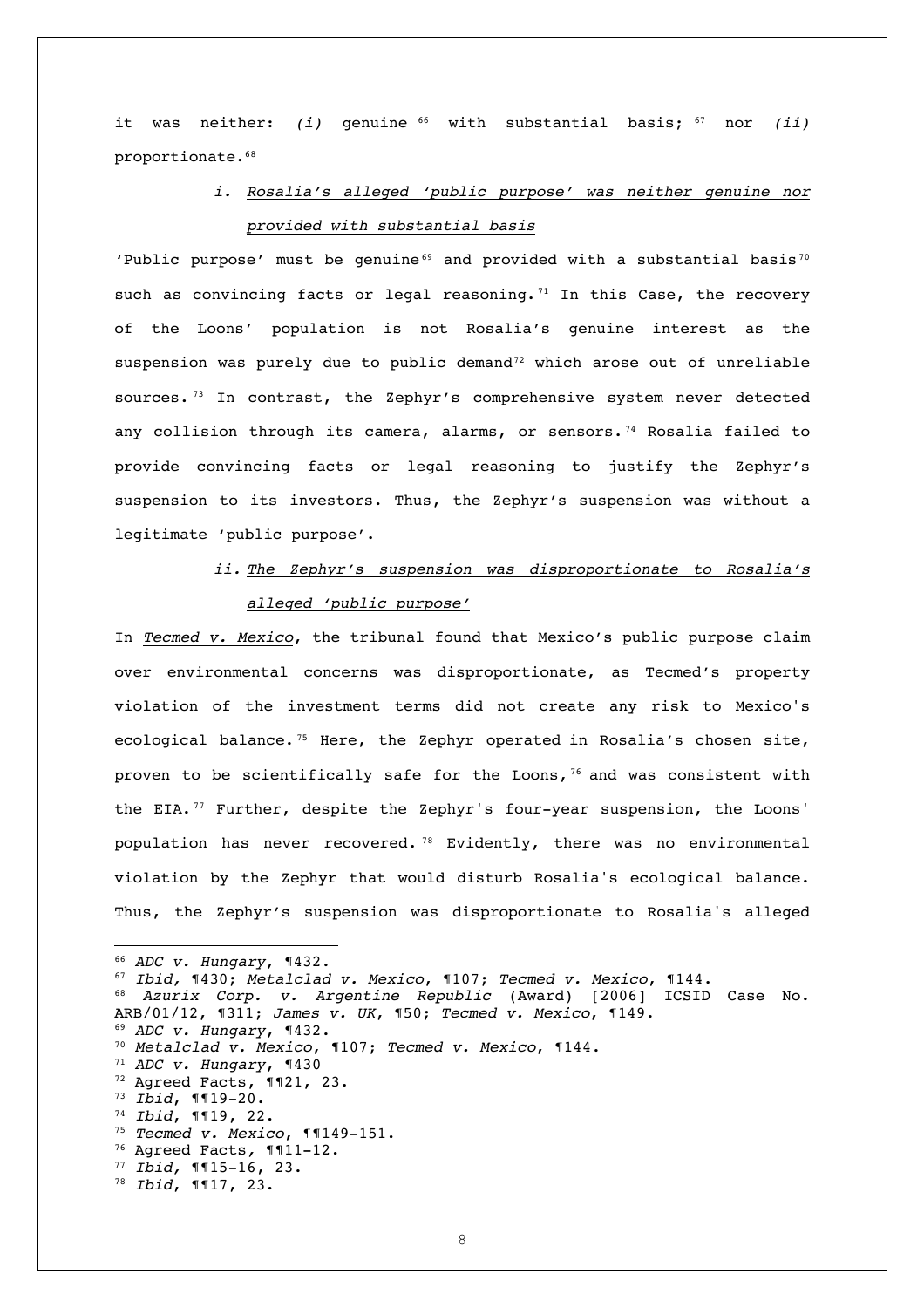'public purpose'. As such, Rosalia violated Article III(2) of the 1945 Treaty as there was no legitimate 'public purpose'.

### **B. ROSALIA MUST PROVIDE FULL REPARATION FOR MICROCOSMOS' AND EARTH WIND'S LOSSES**

As Rosalia's suspension of the Zephyr is an internationally wrongful act,<sup>79</sup> Rosalia must provide full reparation in the form of: *(1)* juridical restitution and *(2)* full compensation to Microcosmos and Earth Wind.

### **1. Rosalia must allow the Zephyr to resume operation**

States are obligated to provide restitution as long as it is materially possible.80 One form of restitution is juridical restitution, including the revocation of an unlawful administrative measure as regards a foreigner's property. <sup>81</sup> In this Case, the suspension of the Zephyr, the investors' property, is an unlawful administrative measure. 82 Therefore, Rosalia is obligated to allow the Zephyr to resume operation.

## **2. Rosalia must compensate Microcosmos' and Earth Wind's economic losses**

States responsible for an internationally wrongful act must also compensate injured States for any financially assessable damage <sup>83</sup> when there is a direct and certain causal nexus between the wrongful act and the injury.  $84$  Such compensation shall fill the damage gap when restitution is insufficient.<sup>85</sup> Here, Microcosmos' and Earth Wind's expected income from the Zephyr was halted for four years 86 due to Rosalia's unlawful suspension. <sup>87</sup> Even the continuance of the Zephyr's operation would not

<sup>79</sup> *See* above Section II(A). 80 International Law Commission, 'Draft Articles on Responsibility of States for Internationally Wrongful Acts with Commentaries' (2001) UN Doc A/56/10 ("ARSIWA") Art. 35. <sup>81</sup> *Ibid,* pg. 97.

<sup>82</sup> Agreed Facts, ¶23; *See* above Section II(A).

<sup>83</sup> ARSIWA, Art. 36.

<sup>84</sup> *Case Concerning Application of the Convention on the Prevention and Punishment of the Crime of Genocide (Bosnia-Herzegovina/Serbia-Montenegro)*  [2007] ICJ Rep 43, ¶462.

<sup>85</sup> *Factory at Chorzów (Germany/Poland)* (Merits) [1928] PCIJ Series A. No 17, pg. 47.

<sup>86</sup> Agreed Facts, ¶¶9, 16, 23.

<sup>87</sup> *See* above Section II(A).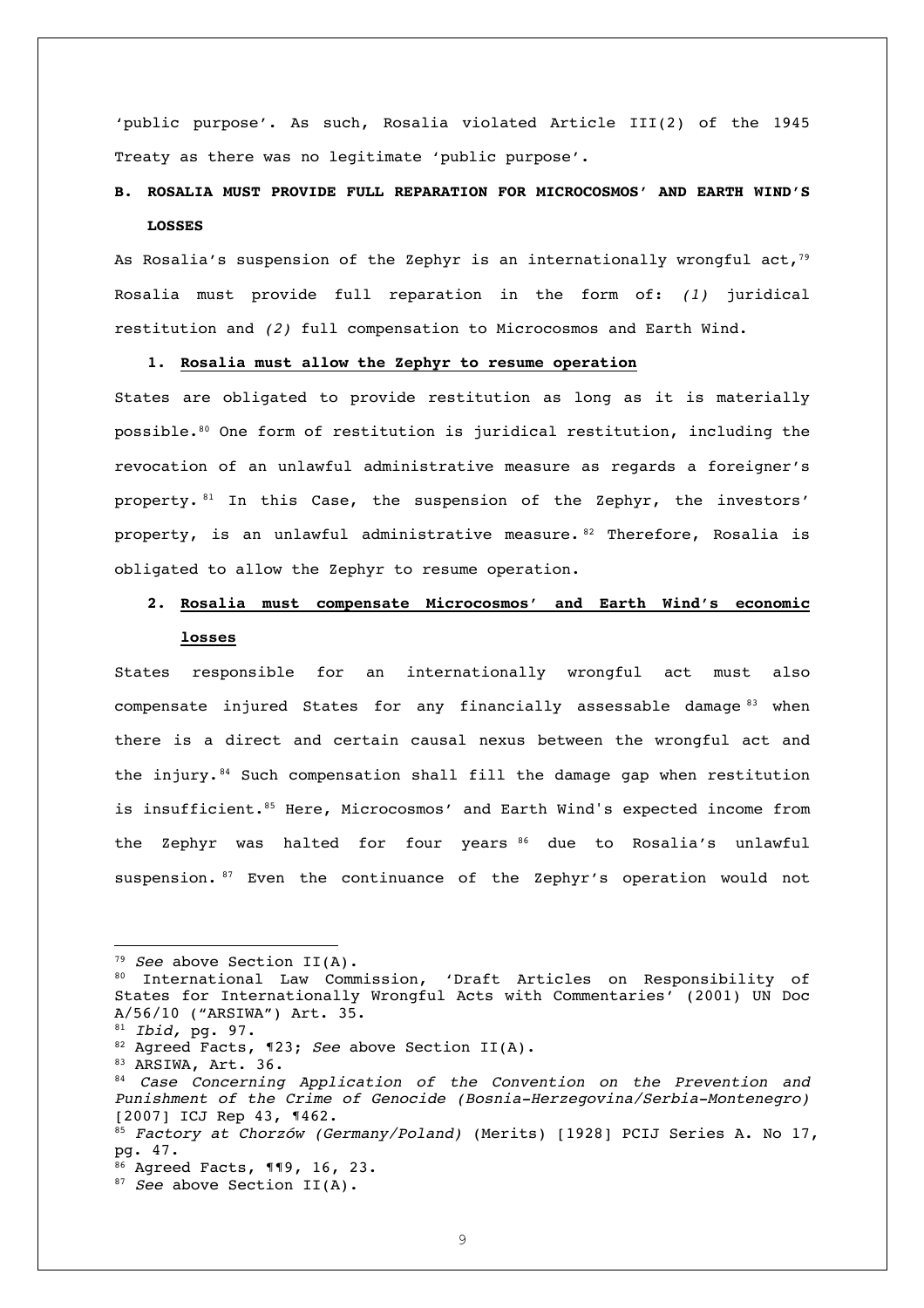cover the loss of such expected income. Thus, Rosalia must compensate Microcosmos' and Earth Wind's economic losses.

# **3. Even if this Court finds that Rosalia's 'public purpose' was legitimate, Rosalia must still compensate Microcosmos and Earth Wind**

Customary international law,  $88$  as embodied in Article III(2) of the 1945 Treaty, requires prompt, adequate, and effective compensation following an expropriation. <sup>89</sup> Inevitably, even if this Court finds that Rosalia's 'public purpose' was legitimate, Rosalia is still obligated to provide Microcosmos and Earth Wind with prompt, adequate, and effective compensation. Therefore, Rosalia must provide restitution and compensation to Microcosmos and Earth Wind.

<sup>88</sup> *Compañia del Desarrollo de Santa Elena S.A. v. Republic of Costa Rica* (Award) [2000] ICSID Case No. ARB/96/1, ¶72; *Middle East Cement v. Egypt,* ¶107.  $89$  1945 Treaty, Art. III(2).